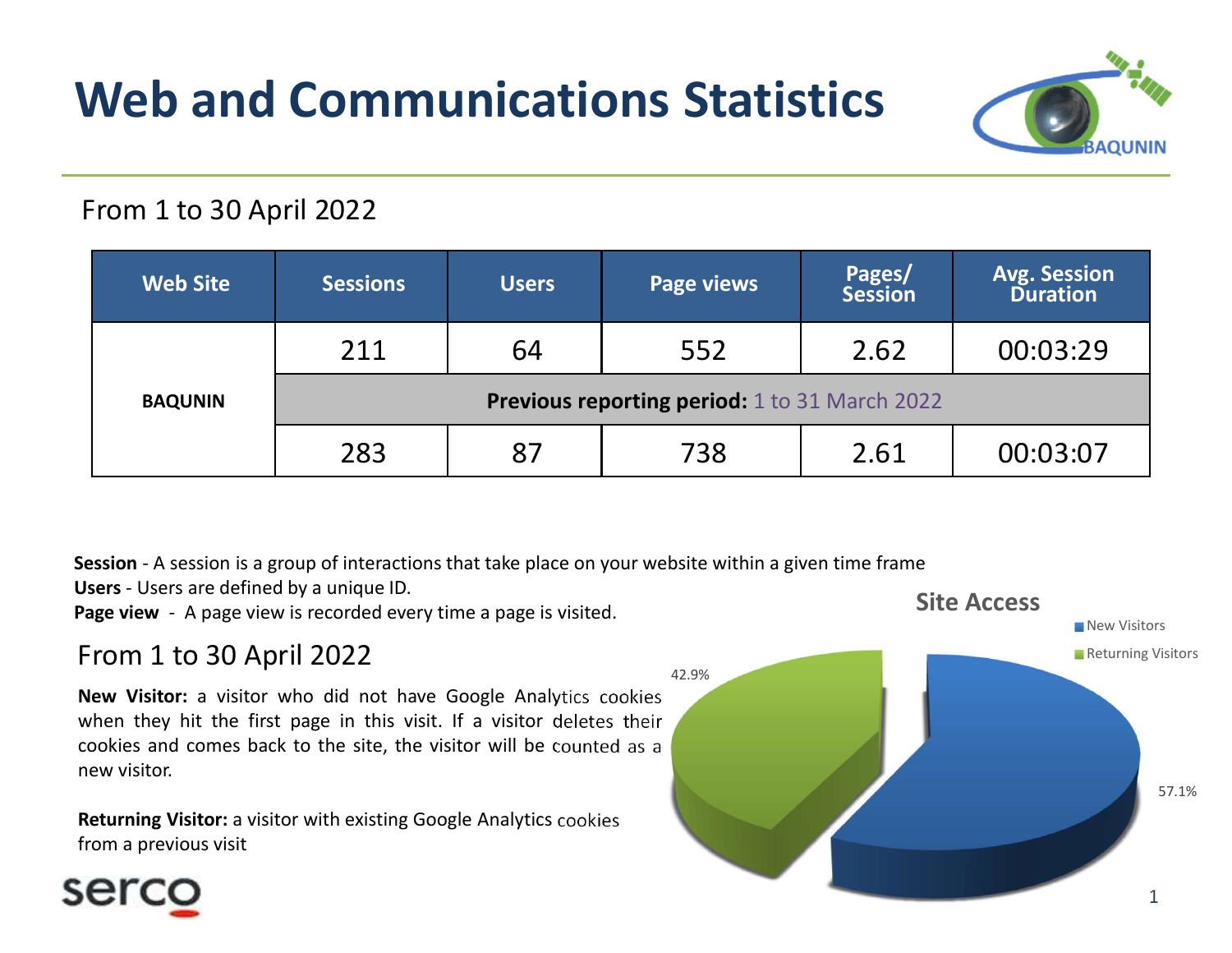# Web and Communications Statistics



### From 1 to 30 April 2022



Organic Search Direct Referral Social



browser.